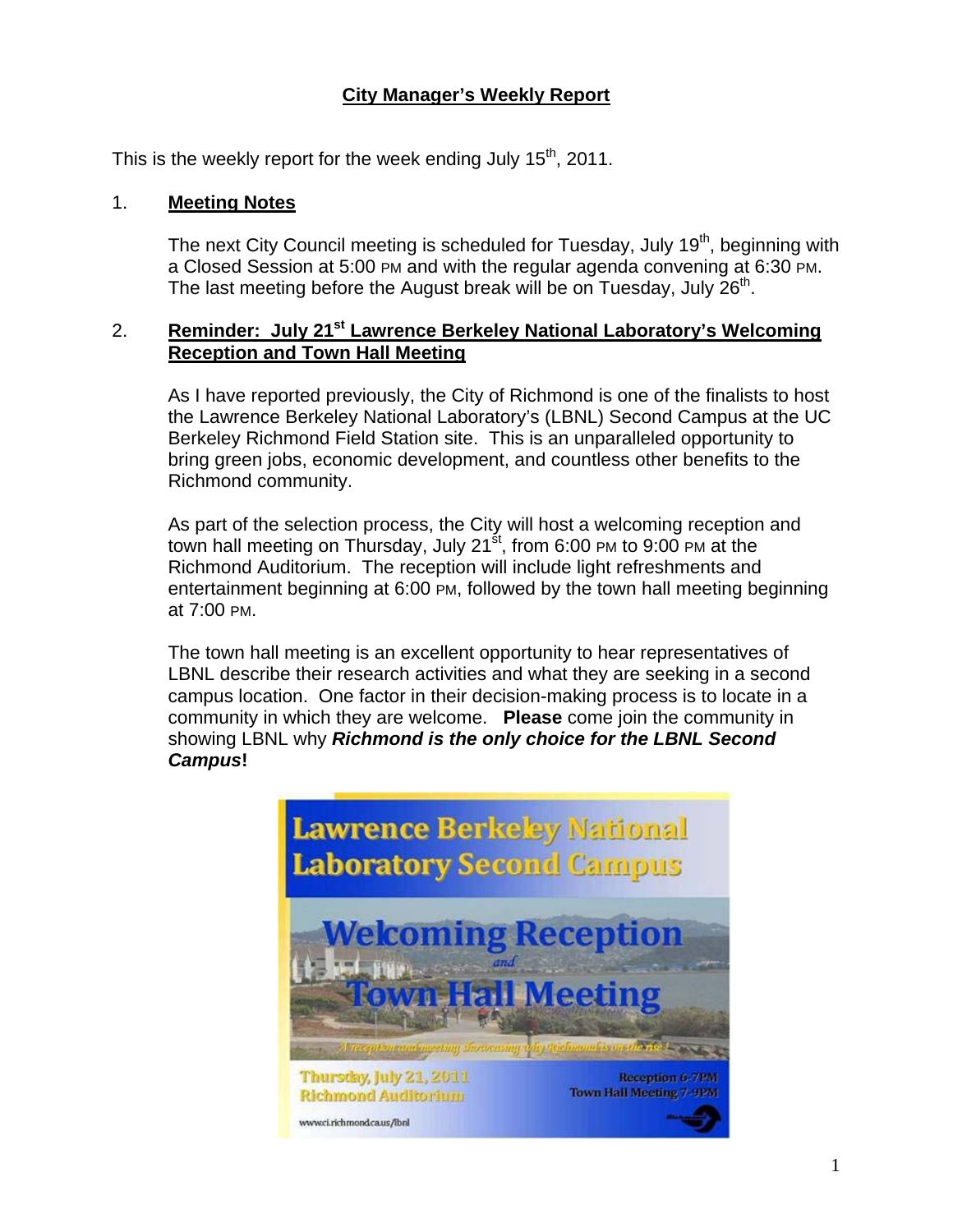### 3. **East Bay Center for the Performing Arts Collaborates with the City of Richmond to Earn Grant from the National Endowment for the Arts**

This past week, the National Endowment for the Arts (NEA) announced the inaugural round of "Our Town" grant funding, totaling \$6.575 million in grants to 51 communities in 34 states that have created public-private partnerships to strengthen the arts while shaping the social, physical, and economic characters of their neighborhoods, towns, cities, and regions. The program is intended to "create partnerships among local governments and arts and design organizations to strengthen the creative sector and help revitalize the overall community." By requiring a partnership between local government and an arts or design organization, Our Town "encourages creative, cross sector solutions to the challenges facing towns, cities, and the arts community."

One recipient of the NEA's Our Town grant is the East Bay Center for the Performing Arts, which collaborated successfully with the City of Richmond on a \$150,000 proposal to support the commissioning of an interactive art installation by new media artist Scott Snibbe. The proposed art project will feature professionally choreographed and video-recorded movements of Richmond youth, reflecting both the diversity of the local population and the multicultural dance, rhythm, and performance programs taught and performed at the Center.

Lisa Zimmerman, with the San Francisco-based firm 7Story, worked with both the East Bay Center and Richmond staff to create this successful proposal that we hope will result in a new art landmark in downtown Richmond.

#### 4. **Richmond Receives Grant for** *Imagination Playground*

*Imagination Playground* is a breakthrough playspace concept conceived and designed by architect David Rockwell to encourage child-directed, unstructured free play. With a focus on loose parts, *Imagination Playground* offers a changing array of elements that allows children to constantly reconfigure their environment and to design their own course of play. Rockwell and his firm, Rockwell Group, have partnered with KaBOOM! to inspire children's inherent ability to dream and create by bringing *Imagination Playground* to communities across the country.

*Imagination Playground* caught the eye of Richmond's Recreation Department staff at the Health Forum held on June 3<sup>rd</sup> at the Richmond Memorial Auditorium. Since then, staff member Alicia Nightengale has been working with the California Endowment to find funding for this unique "unstructured play structure." The California Endowment connected Ms. Nightengale with Kristen Turek, Senior Philanthropic Advisor at the Marin Community Foundation, who then contacted a donor that fully funded the *Imagination Playground* at a cost of \$5,000.

*Imagination Playground* will start as a pilot program at the Nevin Community Center and be utilized throughout the remainder of the summer and the start of the new school year. The goal is to have the playground travel to all eight community centers so that each site has a chance to play.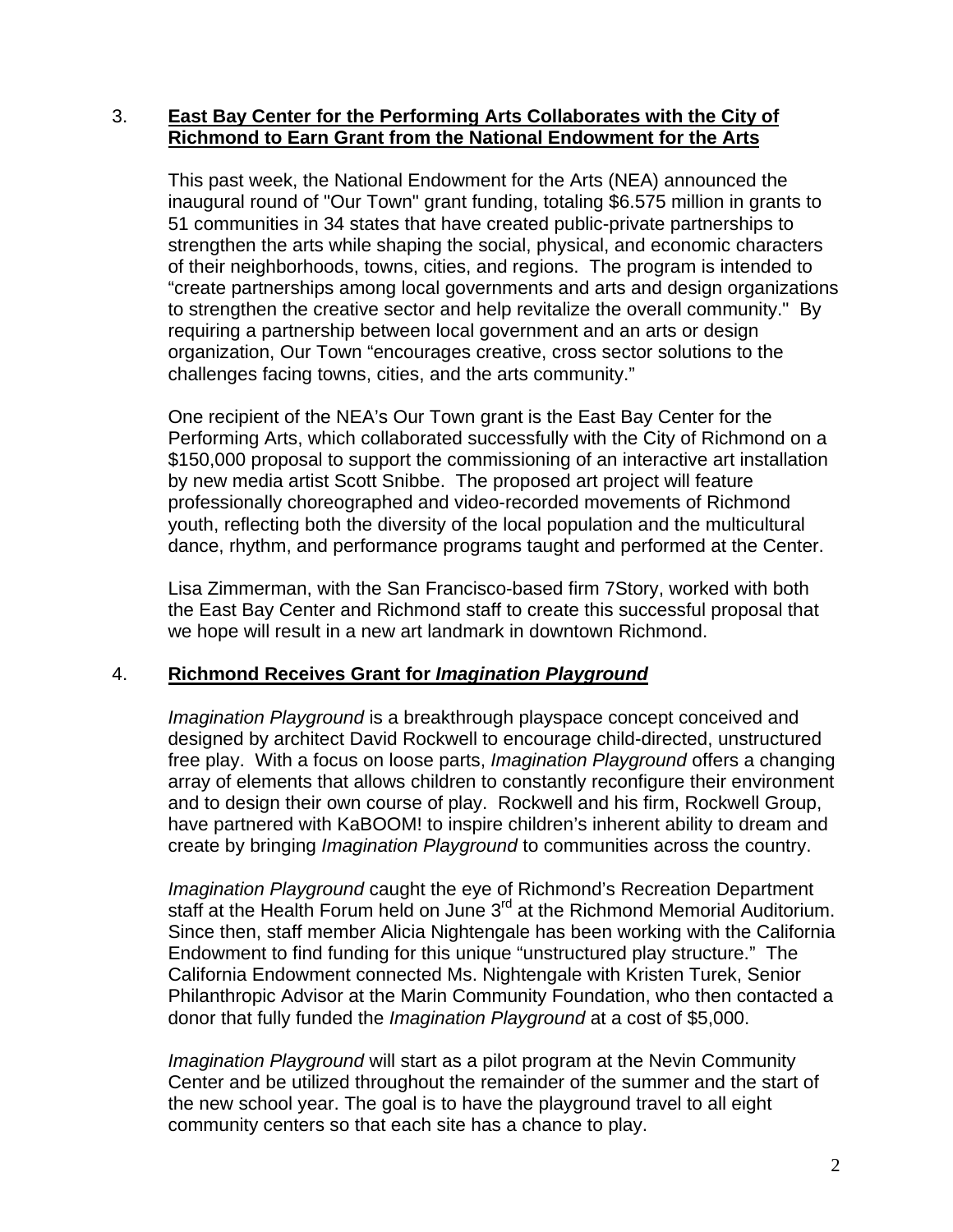There are only 150 sites throughout the United States that have the *Imagination Playground* and Richmond is now one of those sites.



Thank you to Alicia Nightengale who spearheaded this effort on behalf of the City of Richmond.

#### 5. **Upcoming Lawsuit Announced Seeking to Overturn Illegal State Budget Bills Eliminating Redevelopment**

We have previously reported on the devastating affect of the State legislature's passage of AB 1x 26 and 27 on the Richmond Redevelopment Agency, and other agencies throughout the State. These measures will devastate many critical local job-creating revitalization projects in Richmond and throughout California.

As you will recall, in November 2010, voters passed Proposition 22 by an overwhelming majority. The measure stopped State raids of local redevelopment funds. Despite this clear voter mandate, legislators passed and the Governor signed AB 1x 26 and 27 in blatant violation of Proposition 22 and the will of the voters. AB 1x 26 would abolish redevelopment agencies and AB 1x 27 would allow agencies to exist in some limited capacity only if they agreed to pay a "ransom" payment of \$1.7 billion statewide in the first year and \$400 million statewide each year thereafter.

Press events in Monterey on Monday and Ontario on Thursday launched a series of statewide news conferences with local elected officials announcing their support for the League of California Cities' and the California Redevelopment Association's upcoming lawsuit seeking to overturn the unconstitutional attempt to eliminate redevelopment with the passage of AB 1x 26 and 27.

We will keep you informed.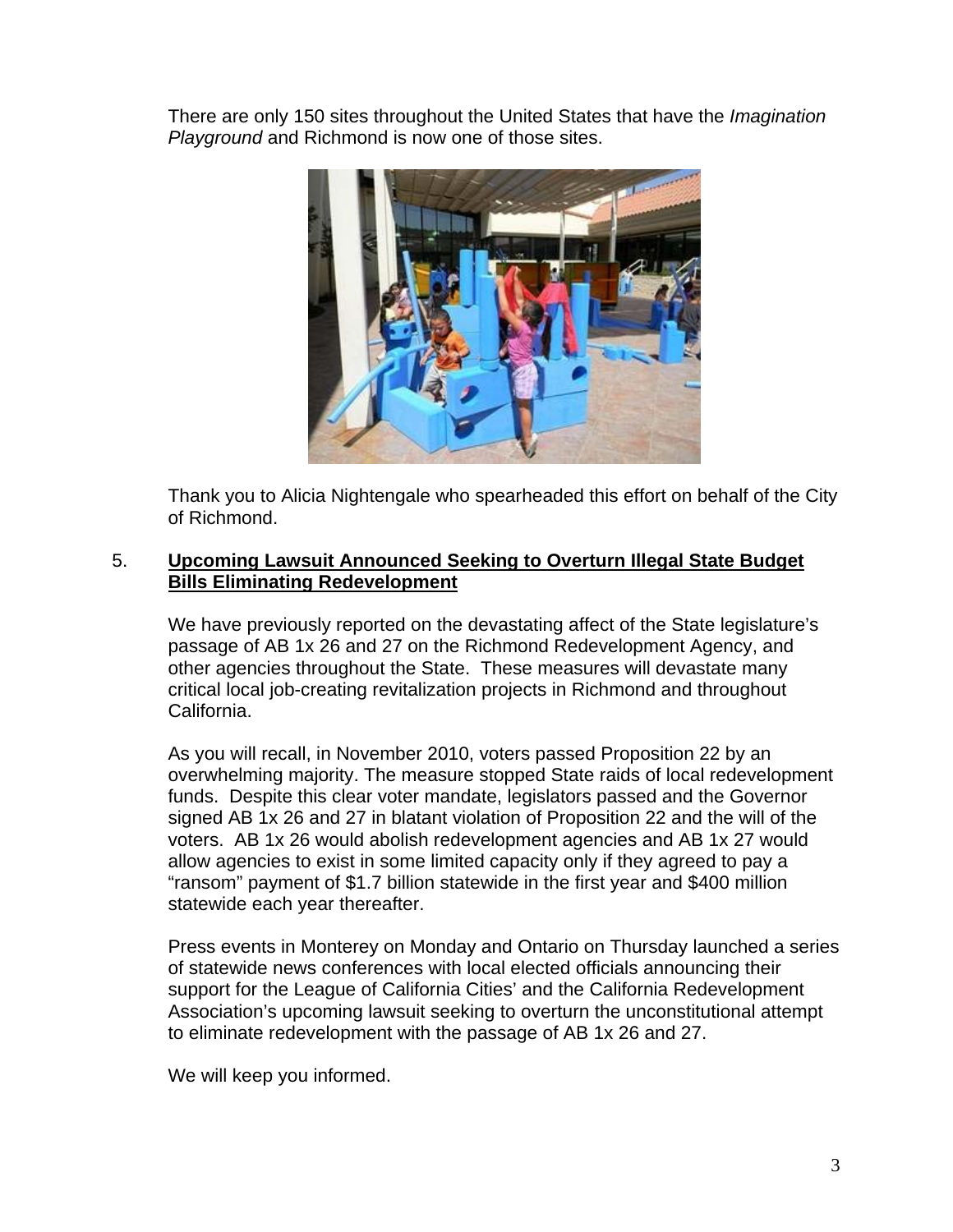#### 6. **Engineering Services Department Updates**

Carlson Boulevard Improvements: The project schedule was interrupted this week with a series of miscommunications from one of the major utilities that exist in the Carlson Corridor. This disrupted the contractor's equipment scheduling and a few days of inactivity resulted. The contractor is now completing potholing of these major utilities such that the final grading excavation can begin early next week. In the meantime, the engineering staff developed a quick RFP to obtain plans for a proposed schematic landscape plan and irrigation backbone such that pricing and possible change orders can be developed to hopefully get this first step of median landscaping in place.

#### Winehaven Emergency Structural Stabilization:

Building 1 – Complete except for turrets.

Building 6 – Removal of failed structures is complete. A meeting with the contractor has been scheduled to evaluate exposed failed structures.

Building 10 – Complete.

Building 13 – Columns are complete except for diagonal bracing.

Building 63 – Complete.

#### Railroad Quiet Zones:

Cutting Boulevard near  $4<sup>th</sup>$  Street – Staff is working with Federal Railroad Administration to approve Alternative Safety Measures.

Canal Boulevard Commercial Driveways – Staff met with officials from the Federal Railroad Administration, California Public Utilities Commission, and the Burlingame Northern Santa Fe (BNSF) Railway, as well as adjacent business representatives, to develop a strategy to install quiet zones. Software has been purchased to design driveway changes while maintaining accessibility for large trucks.

Wharf Street – Construction documents for necessary improvements are 95% complete. Staff is coordinating with BNSF to install their gate mechanisms.

Richmond/Ohlone Greenway Gap Closure: Circulation of environmental documents for this project has been completed. Staff is reviewing consultant responses to comments by public and organizations. Staff also submitted a preliminary grant application with the California Strategic Growth Council Urban Greening program for construction funding.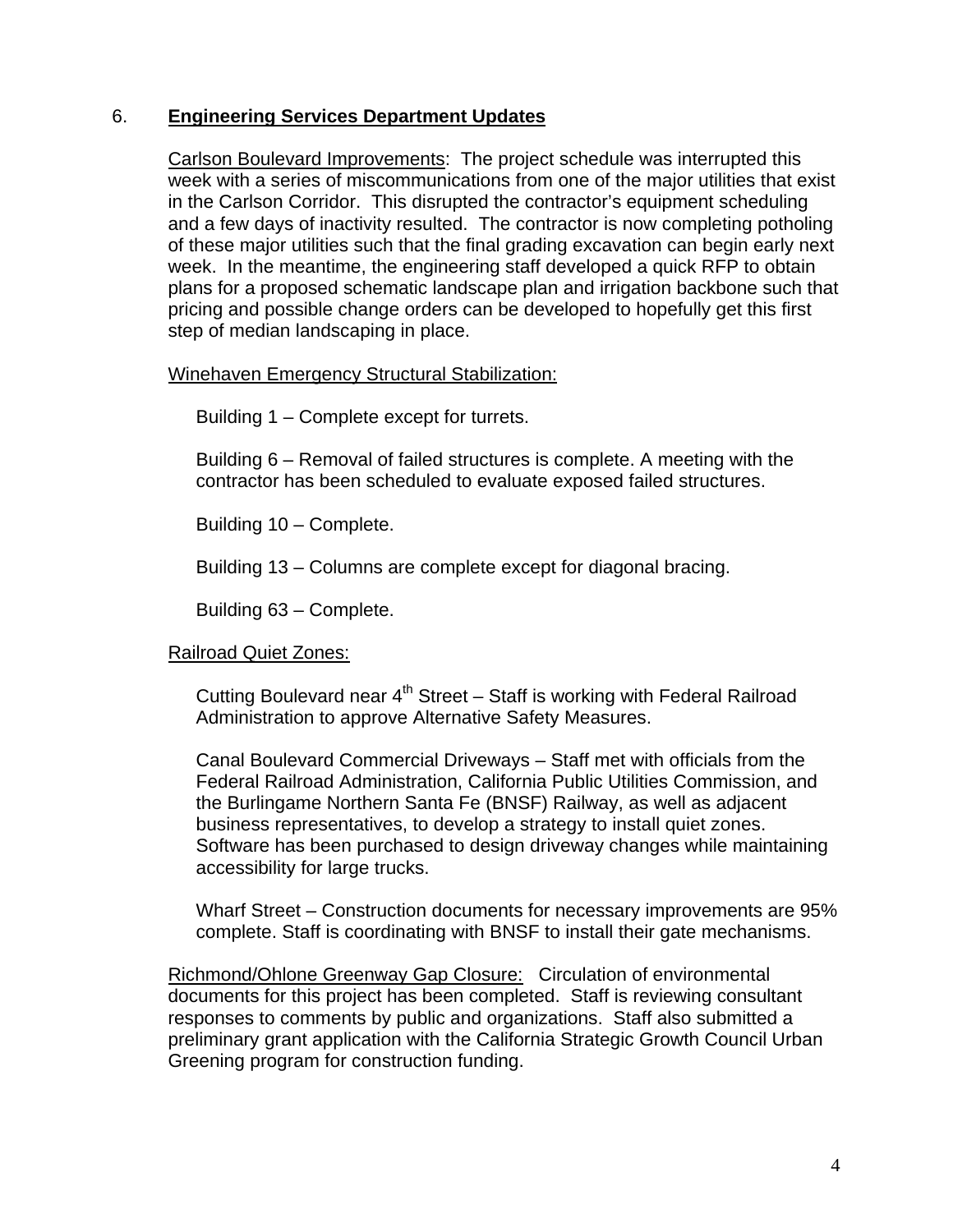Park Plaza Series Streetlight Conversion: This project is substantially complete, with punchlist items to be completed that include repairing asphalt concrete trenches.

## Safe Routes to School Programs:

Cycle 1 (Ford, Grant, King, & Lincoln) – Caltrans is currently reviewing plans and specifications.

Cycle 2 (Nystrom, Coronado, Highland, Washington, & Wilson) – Staff is working with Caltrans on the required traffic study.

Cycle 3 (Chavez, Murphy, Peres, & Sheldon) – Staff completed the grant application for these locations.

## 7. **Richmond Parkway Closure Update**

The result of the traffic detour for the Richmond Parkway between Macdonald Avenue and Ohio Avenue appears to be well handled by Engineering and the construction contractor. On-site mobile message boards and advance warning signs have provided proper directions to the motorist. The detour route map provided with details has been available at the City website since last week. The road closure is scheduled to end at 5:00 PM Friday, July 15<sup>th</sup> (today).

### 8. **Wastewater Treatment Plant Hydrogen Sulfide Monitors**

In an ongoing effort to monitor and resolve odor issues related to the City's Wastewater Treatment Facility, operated by Veolia Water, the City has installed continuously-operating hydrogen sulfide monitors. The information collected by this equipment is transferred via satellite communication and is available to the community from any computer through the internet. To review the latest hydrogen sulfide monitoring data, go to <https://www.mysmartcover.com/h2s>. If prompted, enter the word "public" in the username field and the word "access" in the password field. A link to this monitoring data is also available on the Wastewater page of the City's website. For more information, please contact the City's Wastewater and Stormwater Division Manager, Chad Davisson, at (510) 620-5486.

## 9. **US Communities Government Purchasing Alliance Award**

The City of Richmond Finance Department Purchasing Division, Ofelia Alvarez, Rose Gibson, and Courtney Creswell, received the Purchasing Alliance Award on behalf of the City of Richmond, one of 11 jurisdictions across the country to be recognized by U.S. Communities Government Purchasing Alliance for outstanding efforts in saving taxpayer dollars through participation in the U.S. Communities Cooperative Purchasing Program. The program was founded and is co-sponsored by the National Association of Counties, the National League of Cities, National Institute of Governmental Purchasing, and the United States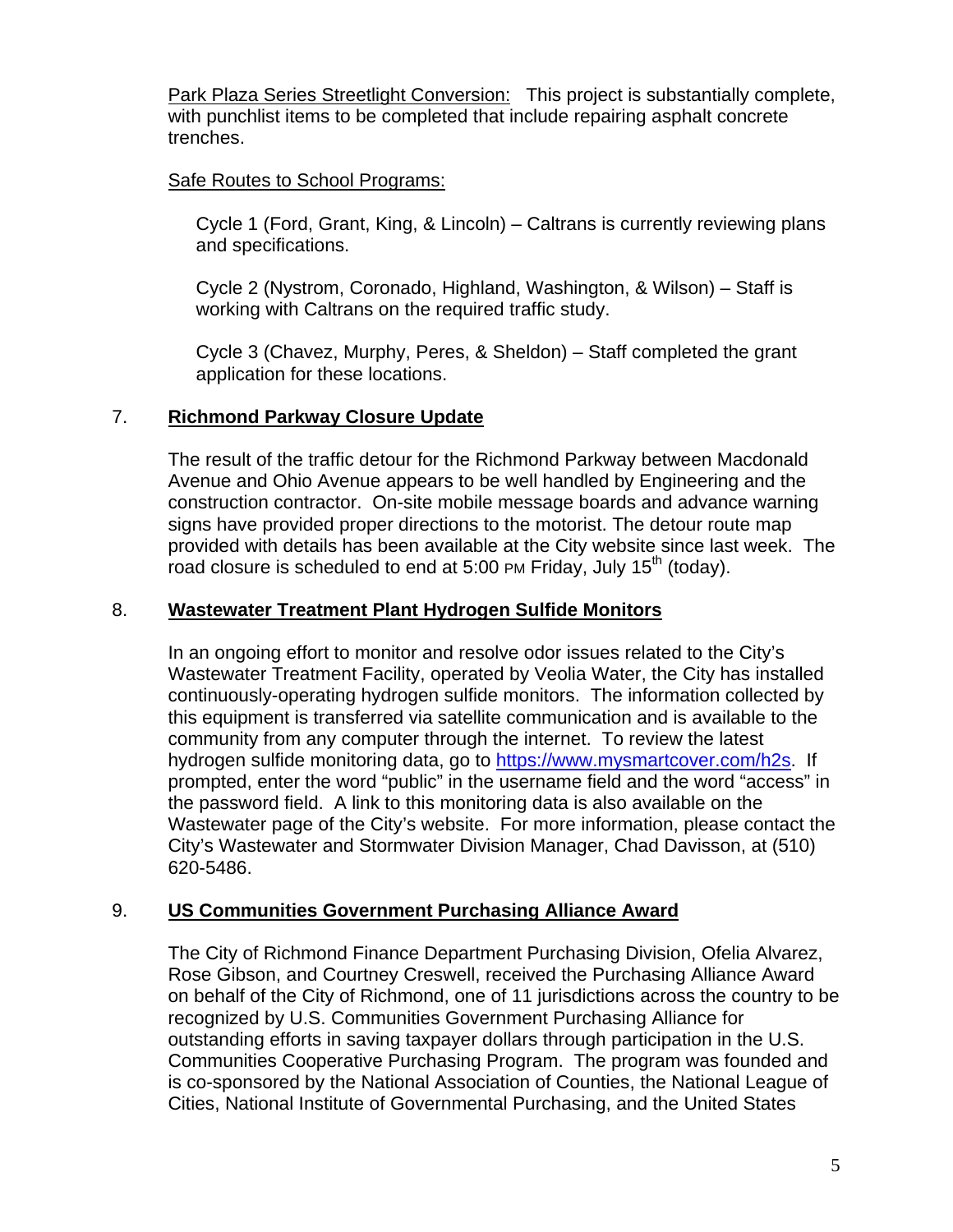Conference of Mayors. Cooperative purchasing is seen as best practice for public agencies.



## 10. **Recreation Updates**

Firefighter Training: On July  $6<sup>th</sup>$ ,  $8<sup>th</sup>$  and  $21<sup>st</sup>$  from 1:00 to 4:00 PM, the Richmond Swim Center will be hosting Urban Search and Rescue Training sessions, specifically required training for firefighters in preparation for wild water rescues.

Softball: Halfway into the season, with five more games remaining, the "Community Leaders" Adult Co-Ed softball games continue at Booker T. Anderson Park on Thursday evenings at 6:00 PM. The league features teams from the Recreation Department, RPAL and Richmond Sol.

#### 11. **Public Works Updates**

Facilities Maintenance Division: This past week, carpenters completed installing a new floor for the pool room of the Senior Center and installed the new storefront door at the Hilltop RPD Substation. The painters continue painting the exterior of the Disabled People's Recreation Center (DPRC).

The Electrical Division completed replacing the knocked down traffic signal pole at San Pablo Avenue and Esmond Avenue and continued performing lighting relamping.